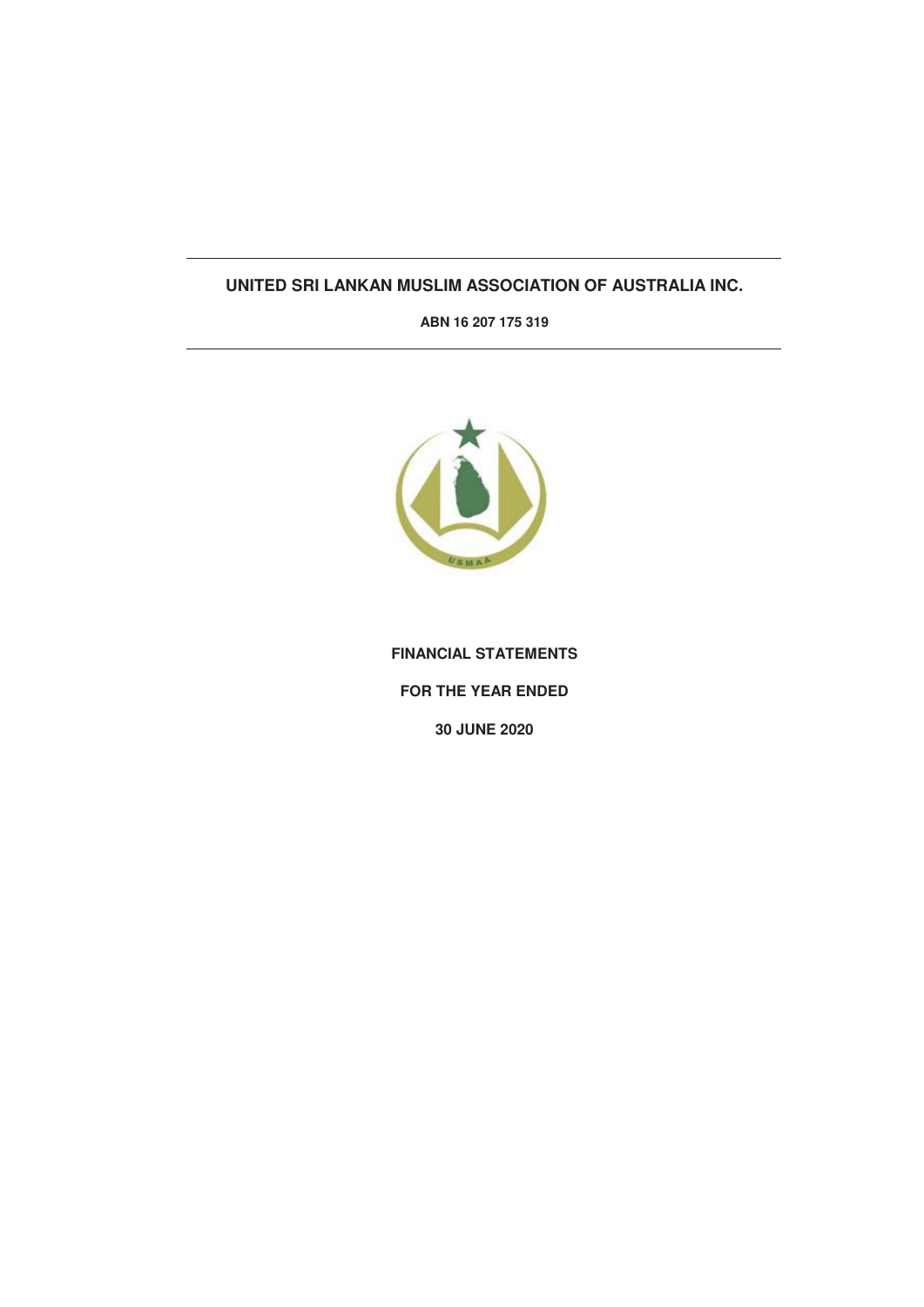

**Phone: (03) 9801 9103 0403 144 168 TAN: 25 349 560** 

AUDIT REPORT

9<sup>th</sup> September 2020

### UNITED SRI LANKAN MUSLIM ASSOCIATION OF AUSTRALIA INC. PO Box 5194 Brandon Park Victoria VIC 3150

I have audited the accompanying statements of financial position for UNITED SRI LANKAN MUSLIM ASSOCIATION OF AUSTRALIA INC (USMAA). (a non-profit organization) as of 30<sup>th</sup> June 2020, related statements of activities, cash flows and functional expenses for the same period. These financial statements are the responsibility of the USMAA's management. My responsibility is to express an opinion on these financial statements based on my audit.

I conducted my audit in accordance with auditing standards generally accepted in Australia. Those standards require that I plan and perform the audit to obtain reasonable assurance about whether the financial statements are free of material misstatement. An audit includes examining, on a test basis, evidence supporting the amounts and disclosures in the financial statements. An audit also includes assessing the accounting principles used and significant estimates made by management, as well as evaluating the overall financial statement presentation. In planning and performing my audit, I considered USMAA's internal control over financial reporting in order to determine my auditing procedures only for the purpose of expressing my opinion on the financial statements and not to provide assurance on the internal control over financial reporting.

After many telephone and email communications with the company's accountant, we now agree in principle to the revised financial statements. In this version of the report, the errors and missing information in the previous report have been corrected. For specific explanations, please refer to accounting explanations and supplementary documents. In my opinion, the financial statements referred to above present fairly, in all material respects, the financial position of USMAA as of 30th June 2020 and the charges in its net assets and its cash flows for the same period to conform with accounting principles generally accepted in Australia.

This report is intended solely for the information and use of USMAA management and others within USMAA and its granting authority. It is not intended to be and should not be used by anyone other than these specified parties.



Paul LIU

FIPA/MPA/CMA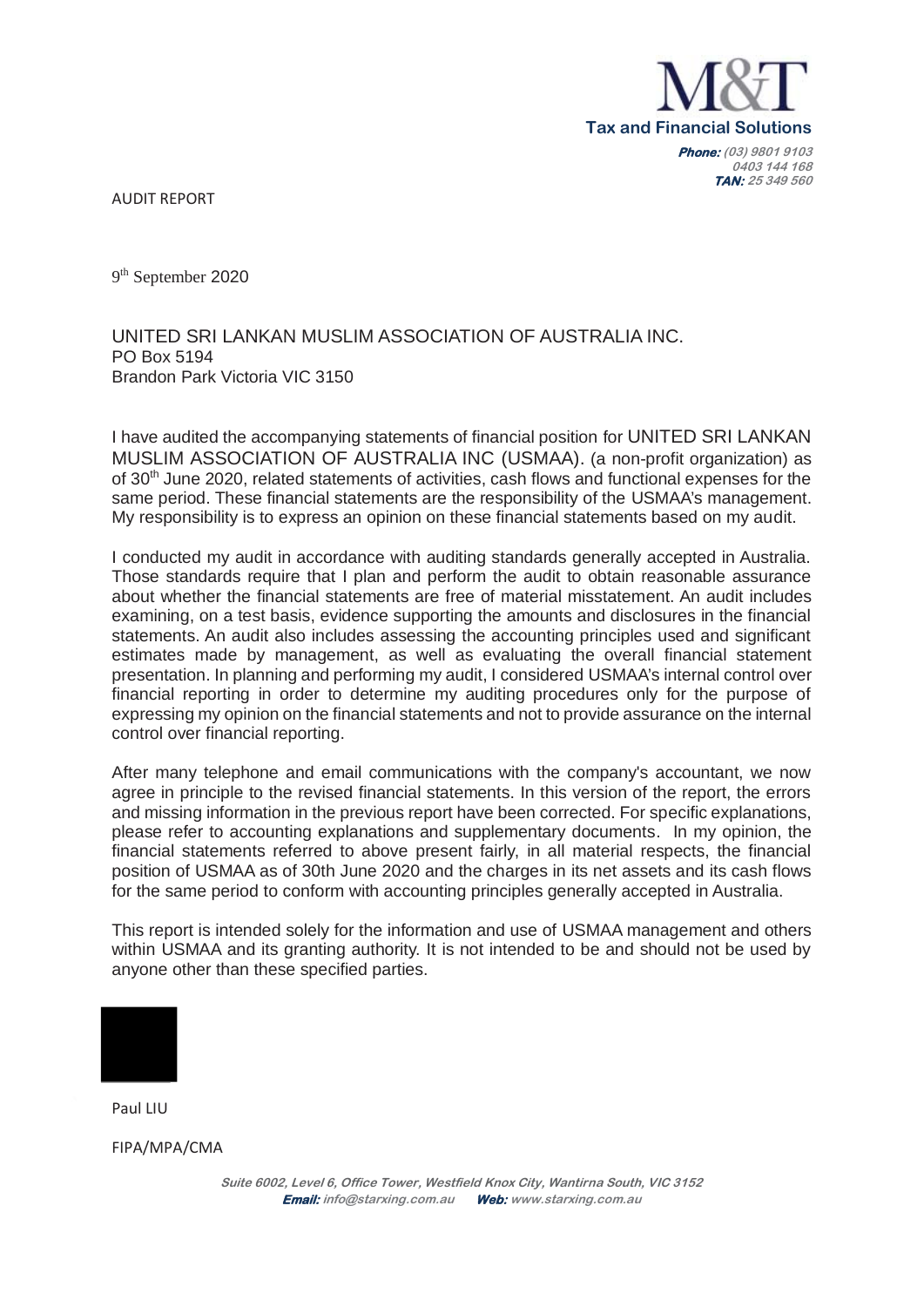## **Income Statement**

- Review of depreciation charges to the statements found the depreciation not expensed for FY2018/2019 and some periods before. This has been fixed by adding \$891.88 to the corresponding accumulated depreciation accounts and reducing the L/Y Profit Surplus/Deficit
- Depreciation of \$641.20 was charged for FY 2019/2020 using a diminishing value method
- A one-off income of \$21,394.56 was recognised in FY2019/2020 as part of a liability writeback of the USMAA Centre passbook account. This resolution was passed by the Trustees along with the previous Management Committee
- Historically, USMAA has enjoyed a cash grant income of \$8,000 apart from the Hall Grant income from the Monash Council. Unfortunately, an audit by the Council of the grant income received by USMAA revealed that the grant had been used solely for the benefit of the Sri Lankan Muslim Community. The purpose of the grant was to strengthen community ties across other communities as well. Due to this reason, a cash grant was not awarded for the FY 2019/2020. Identifying this potential risk, the previous committee undertook a Community Awareness program, however it was not adequate to sway a positive outcome. Keeping in line with the previous committee's initiative, the present committee also planned for a multi-faith-multi-cultural program, however it had to be postponed due to the COVID-19 lockdown
- Due to the COVID-19 lockdown, only six events were held during the year with only four of these events generating ticket income. This accounts for the reduction in event income compared to the previous year. Further, responding to the feedback from the survey, the ticket prices were significantly subsidised for the members. To mitigate the reduction in event income and to keep the expenses in check, volunteers were enlisted to cook in-house for the events without using external caterers
- The Management Committee undertook the following charitable donations, which inflated the expenses position for the year as these came out of the member subscriptions:
	- a) \$1,505 to support the International students adversely impacted by COVID-19.
	- b) \$500 towards the Bushfire Appeal.
	- c) \$200 to Muslim Aid for the provision of food hampers for needy Sri Lankans during COVID-19.

Note: MNWP donation of \$831, reflected in this year's financials, relates to a charity initiative undertaken by the previous committee titled "Muslims North Western Province" (during the BBS attacks).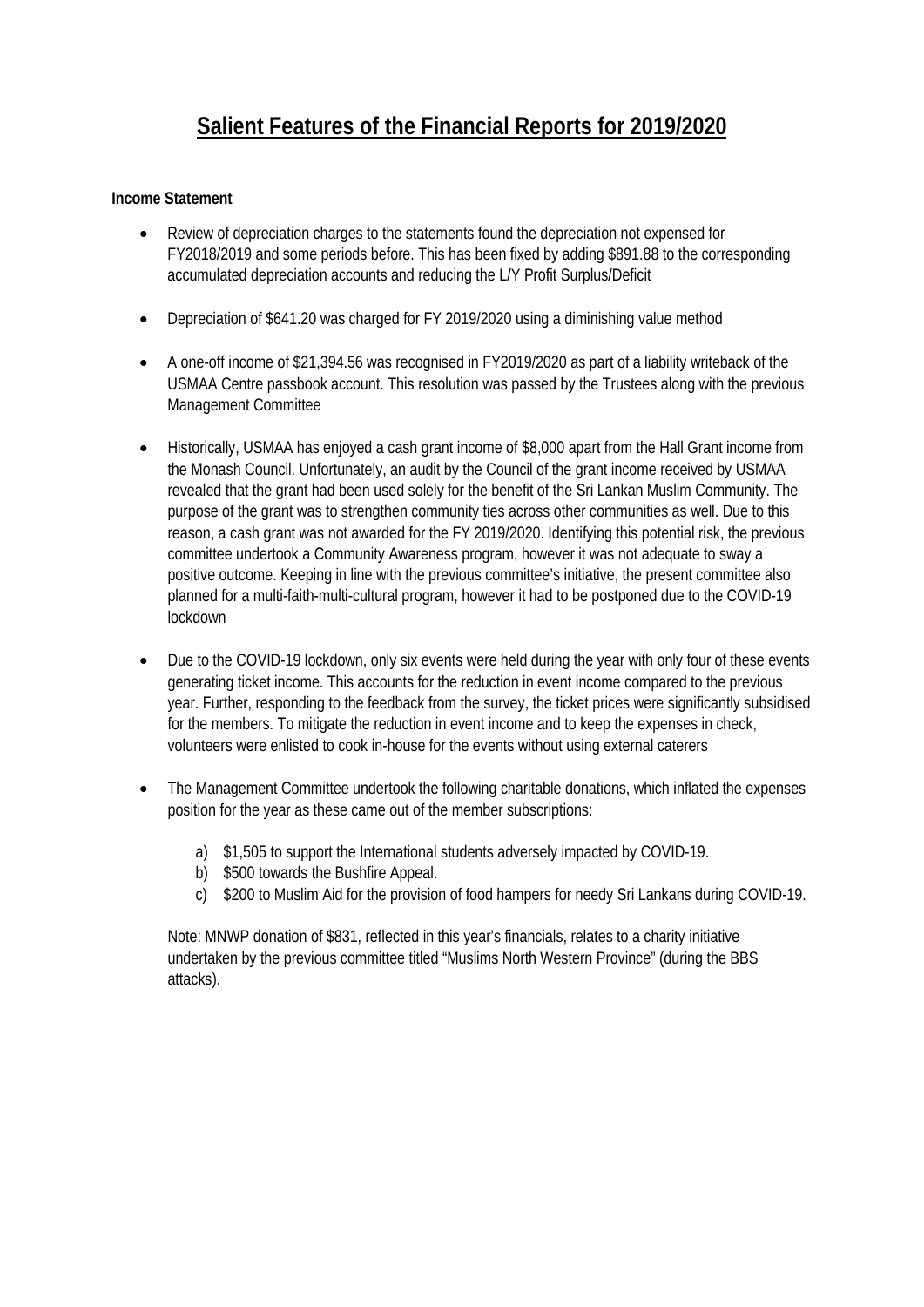- Administration costs increased this year due to the following:
	- a) 'Subscription and dues' expense increased from \$365 in 2018/19 to \$3,128.90 during this financial year. The break-down for this expense (big-ticket items) are as follows:
		- 1. Website upgrade: \$2,390.90. As communicated to the membership, we undertook a significant overhaul of the website. As part of this, we had to upgrade the package to allow for better functionality and features. This meant an increase in the annual subscription fee. In addition, we entered into a three-year contract with the provider. Therefore, the amount of \$2,390.90 relates to the subscription for a three-year term. Meaning we will not incur any website expenses for the next two financial years.
		- 2. Annual subscription for the QuickBooks accounting software is \$480, which has increased from \$100 in FY 2018/19.
	- b) Professional Services Cost of \$350 relates to the Auditor's fees for 2018/19.
- We also undertook the task of cleaning up the Chart of Accounts to ensure clean and concise record keeping. This involved deleting several Income and Expenses accounts which were either obsolete or duplicated. This is the reason the word 'deleted' appears against some line items in the Financials
	- Zakath & Fitra donation income account (previously Fitrah collection) was created to better align the chart of accounts as noted above
- Hall hire refund of \$525.80 was recorded due to a bond refund received for booking a Monash Hall
- Rugby World Cup Tic Income shows a balance of \$7,720.57 in FY 2018/2019. This is due to a legacy account renamed to use as Rugby World Cup Tic Income (previously general event income account)
- Charges relating square fees were incorrectly classified as bank charges in FY 2018/2019. Square income was recorded on a net basis. All additional fees charged by square in FY 2019/2020 were classified as square fees

### **Balance Sheet**

- USMAA Centre Funds of \$21,394.56 was removed from the long-term liability and reflected as income in the period. This is a one-off adjustment to write back the liability and show the Associations true balance sheet
- Trade debtor of \$270 was identified as Square sub invoicing and cash received in the period. This was adjusted to reflect the actual bank balance
- MCCA income fund revenue of \$155.25 was booked in FY2019/2020. Income was recognised as revenue and the corresponding increase is shown as an increase in the balance sheet
- The following write-downs were actioned in FY2019/2020
- Depreciation prior to and including FY2018/2019

Opening - L/Y Profit Surplus/Deficit  $$9,301.00$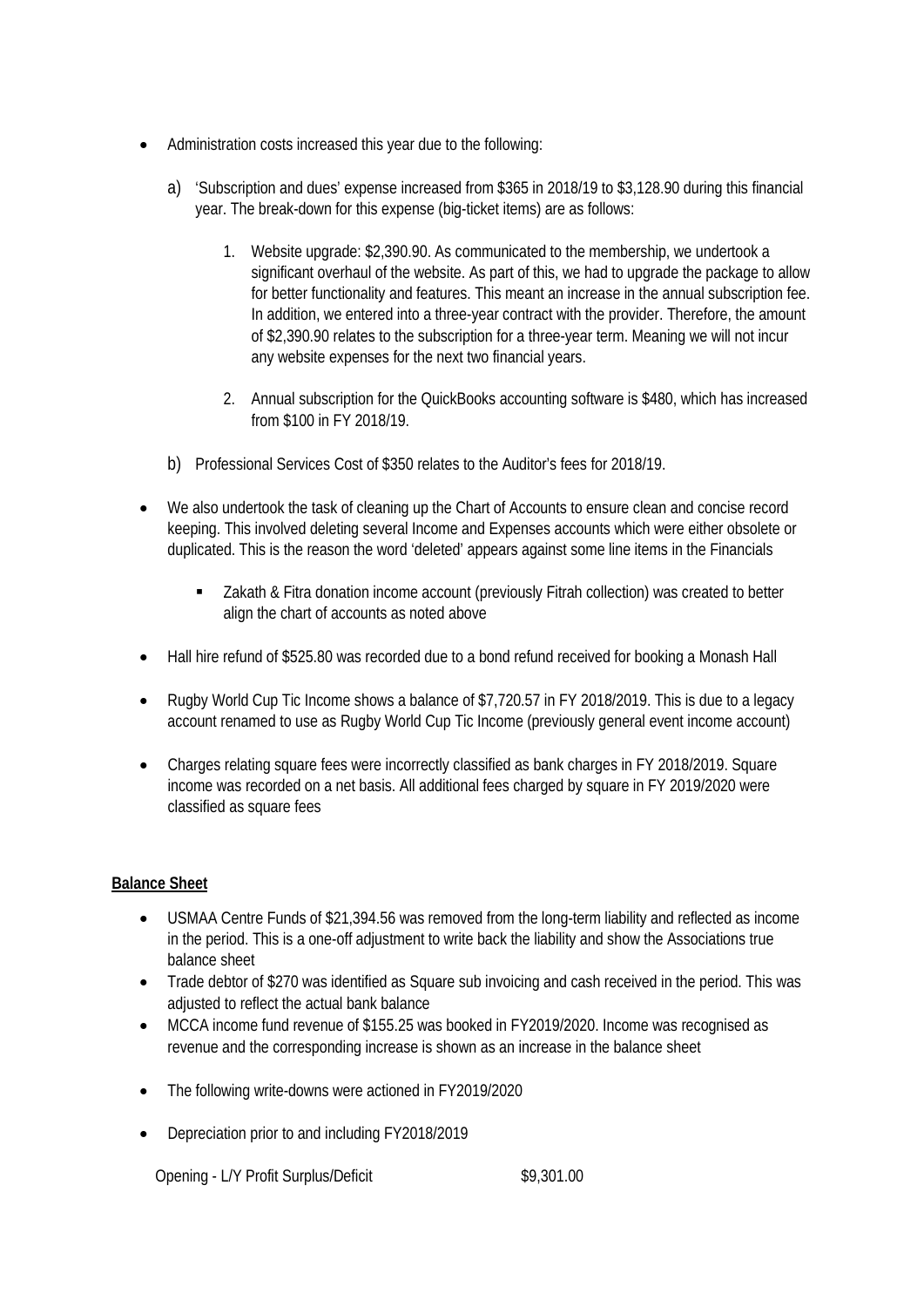Depreciation expense - <=2018/2019 (\$891.88) Closing - L/Y Profit Surplus/Deficit **\$8,409.12**

• Burial site plots were confirmed with the JSC and actual prices were confirmed with the administration of the cemeteries. This resulted in a write-down of the book value of of burial sites as follows,

| Opening – Burial Sites       | \$94,158.80  |
|------------------------------|--------------|
| Net Additions / (Deductions) | \$11,250.00  |
| Fair Value Adj - Write Down  | (\$7,113.80) |
| Closing - Burial Sites       | \$98,295.00  |

## • This resulted in the following revaluation write-downs,

| Opening - Burial Site Revaluation Resv | \$29,126.29  |
|----------------------------------------|--------------|
| Burial Site Revaluation - FY2019/2020  | (\$7,113.80) |
| Closing - Burial Site Revaluation Resv | \$22,012.49  |

• List of burial sites as at 30 June 2020 is shown below,

| <b>Cemetery</b>                  | No. of Plots |
|----------------------------------|--------------|
| <b>Bunurong</b>                  | 10           |
| Dandenong Community Cemetery     | 10           |
| <b>Fawkner Memorial Cemetery</b> |              |
| Springvale Botanical Cemetery    |              |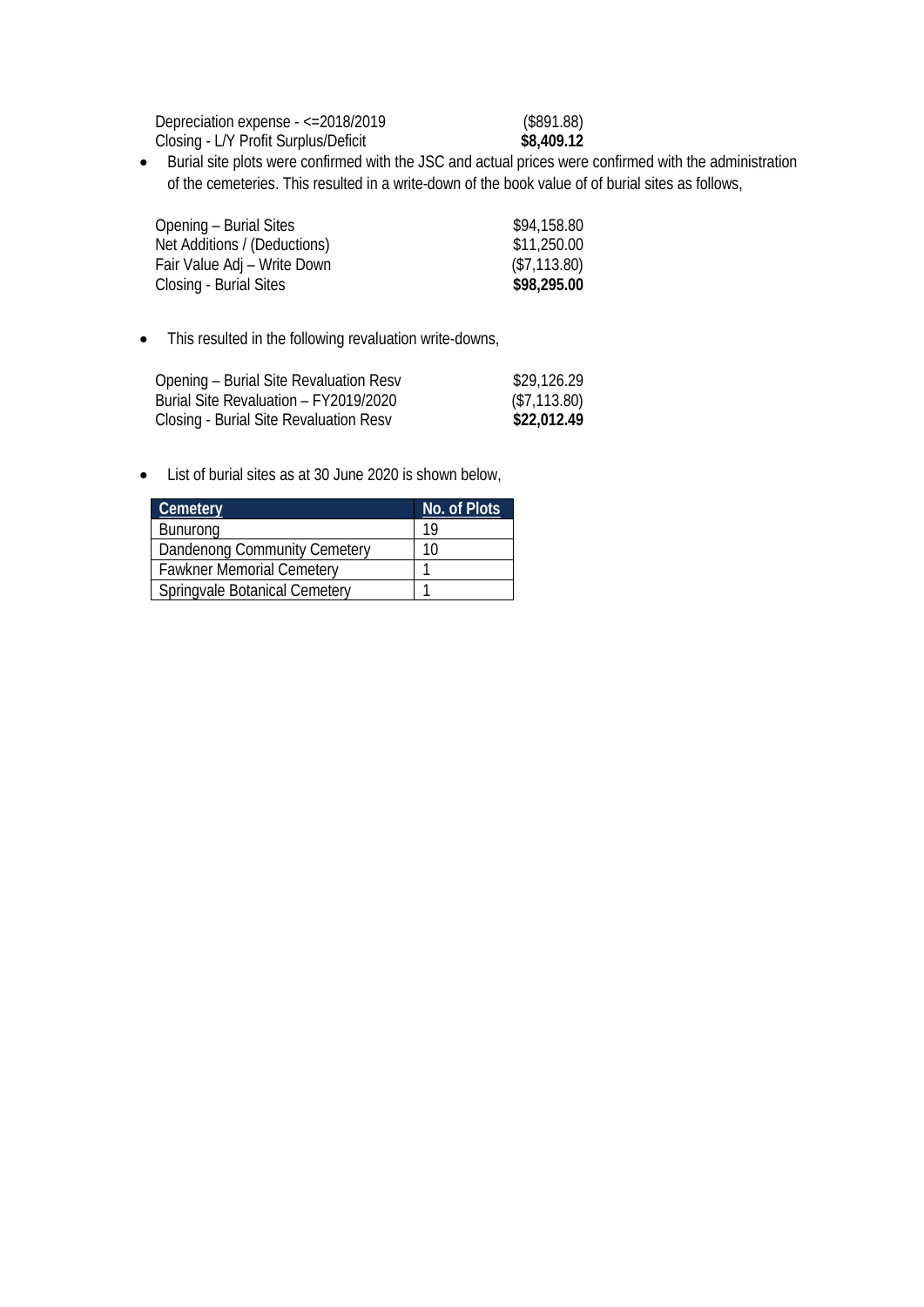## UNITED SRI LANKAN MUSLIM ASSOCIATION OF AUSTRALIA **INCOME STATEMENT**

July 2019 - June 2020

|                                        | <b>Total</b>        | <b>Total</b>             |
|----------------------------------------|---------------------|--------------------------|
|                                        | Jul 2019 - Jun 2020 | Jul 2018 - Jun 2019 (PY) |
| Income                                 |                     |                          |
| 40000 Income                           |                     |                          |
| 40005 Member Subscriptions             | 6,960.00            | 4,780.00                 |
| 40007 Grants income                    | 666.40              | 8,691.40                 |
| 40008 General Donation Income          | 20.00               |                          |
| 40009 Sale of Assets                   | 100.00              |                          |
| 40020 Janaza Plot Reimbursement Income |                     | 2,248.00                 |
| 40100 Function & Events Income         |                     |                          |
| 40090 Zakath & Fitra Donation Income   | 1,852.00            |                          |
| 40101 Ladies night income              |                     | 9,150.00                 |
| 40106 Islamic Day (Qiraath) Tic Income | 934.01              |                          |
| 40118 Members Night Donation Income    |                     | 205.00                   |
| 40121 Rugby WC Tic Income              | 1,408.49            | 7,720.57                 |
| 40122 Seniors Events Income            |                     | 400.00                   |
| 40123 Eid UI Adha Breakfast Income     |                     | (48.90)                  |
| 40124 Eid UI Fitr Dinner Income        |                     | 48.90                    |
| 40125 Eid UI Adha Dinner Income        | 3,565.40            | 0.00                     |
| 40127 Charity Collection - Covid19     | 2,945.00            | 825.00                   |
| 40128 Picnic/Family Day Income         | 636.48              |                          |
| 40129 CommUnity Night Income           | 1,127.01            |                          |
| 40130 Homeless Project Income          | 100.00              |                          |
| Total 40100 Function & Events Income   | 12,568.39           | 18,300.57                |
| Total 40000 Income                     | 20,314.79           | 34,019.97                |
| 40200 USMAA Centre Donation Income     | 21,394.56           |                          |
| 40250 Hall Hire Refund                 | 525.80              |                          |
| 40300 Investment Income Account        | 155.25              |                          |
| Eid ul Adha Breakfast                  |                     | 1,350.00                 |
| Eid ul Adha Dinner                     |                     | 4,455.00                 |
| Eid ul Fitr Breakfast                  |                     | 2,735.00                 |
| Eid ul Fitr Dinner                     |                     | 4,165.00                 |
| Fitrah collection                      |                     | 500.00                   |
| Member Night Nov 2018                  |                     | 1,090.00                 |
| Sponsorship                            |                     | 1,500.00                 |
| Square Income                          | 0.00                | 493.60                   |
| Triva Night Feb 2019                   |                     | 1,620.00                 |
| <b>Total Income</b>                    | 42,390.40           | 51,928.57                |
| <b>Gross Profit</b>                    | 42,390.40           | 51,928.57                |
| Expenses                               |                     |                          |
| 60000 Expenses                         |                     |                          |
| 60100 Functions & Events Exp           |                     |                          |
| 60101 27th Night Exp                   |                     | 240.00                   |
| 60102 AGM/SGM Exp                      | 1,167.44            |                          |
| 60103 Community Awareness Day Exp      |                     | 1,275.00                 |
| 60105 Hall Hire & Related Exp          | 36.83               |                          |
| 60108 Islamic Day (Qiraath) Exp        | 1,557.72            |                          |
|                                        |                     |                          |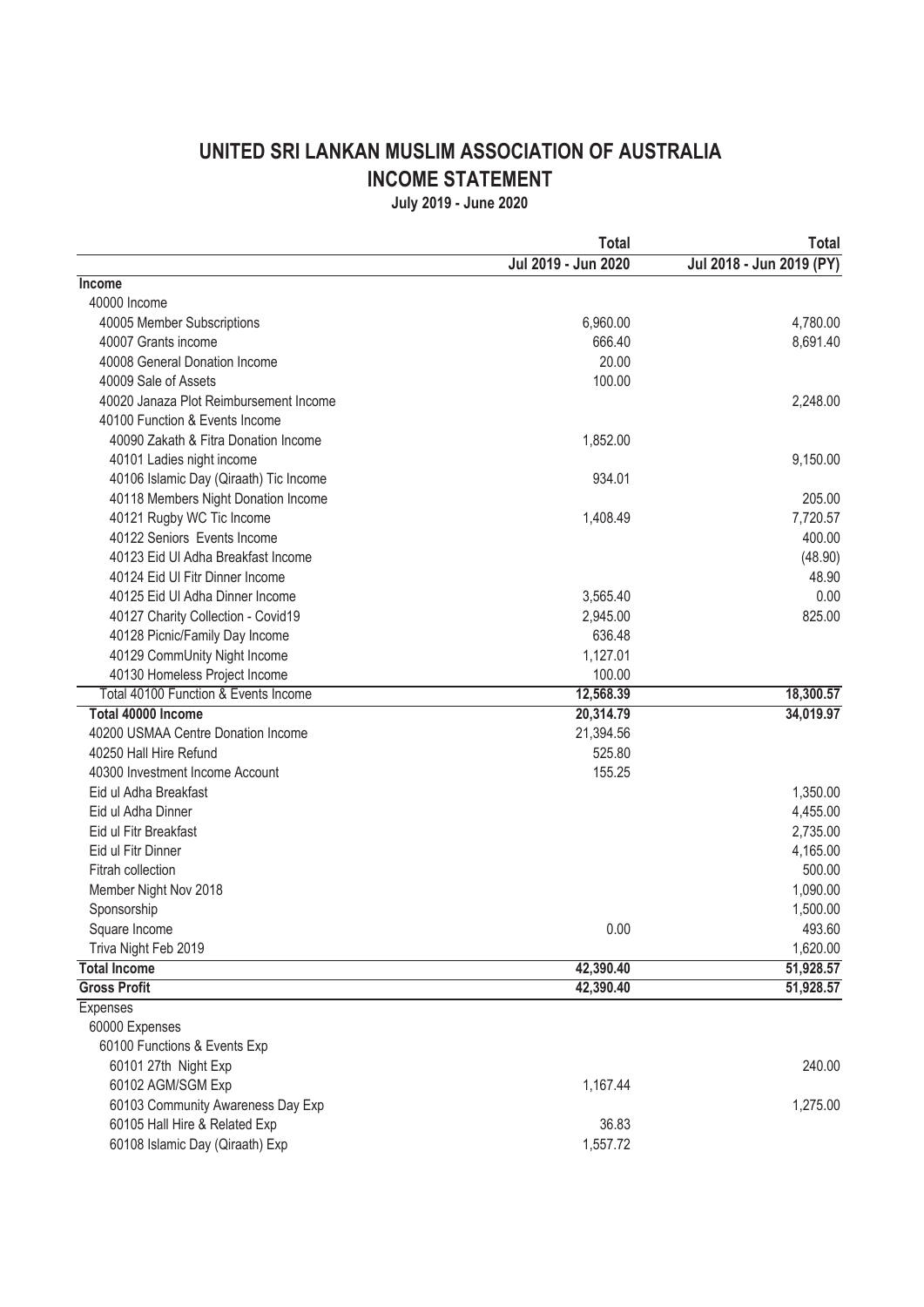|                                               | <b>Total</b>        | <b>Total</b>             |
|-----------------------------------------------|---------------------|--------------------------|
|                                               | Jul 2019 - Jun 2020 | Jul 2018 - Jun 2019 (PY) |
| 60114 SGM Exp                                 |                     | 200.00                   |
| 60120 Rugby WC Exp                            | 983.86              |                          |
| 60121 Eid UI Adha Breakfast Exp               |                     | 1,512.00                 |
| 60122 Eid UI Adha Dinner Exp                  | 3,221.34            | 3,959.00                 |
| 60123 Eid UI Fitr Breakfast Exp               |                     | 3,102.00                 |
| 60125 Eid UI Fitr Dinner Exp                  |                     | 4,344.00                 |
| 60126 Seniors Events                          | 670.00              | 885.32                   |
| 60127 Ladies Nite Donation Exp                |                     | 9,150.00                 |
| 60128 Covid19 Donation Exp                    | 4,450.00            |                          |
| 60129 Picnic/Family Day Exp                   | 637.76              |                          |
| 60130 CommUnity Night Exp                     | 2,125.90            |                          |
| 60131 Bush Fire Appeal                        | 500.00              |                          |
| 60132 UCAD Lunch                              | 190.00              |                          |
| 60133 Zakath & Fitra Donation Out             | 1,852.00            |                          |
| 60135 Homeless Project Donation Out           | 100.00              |                          |
| 60141 MNWP Donation (FY18/19)                 | 831.00              |                          |
| <b>Total 60100 Functions &amp; Events Exp</b> | 18,323.85           | 24,667.32                |
| 63000 Administration Costs                    |                     |                          |
| 63001 Advertisement                           | 200.00              |                          |
| 63005 Insurance                               | 927.54              | 927.53                   |
| 63010 Subscription and Dues                   | 3,128.90            | 365.00                   |
| 63015 Admin, P'tage, Stationery, Print        |                     | 130.00                   |
| 63017 SMS Service                             | 100.00              |                          |
| 63025 Meeting Expenses                        |                     | 79.00                    |
| 63050 Other Admin Expenses                    | 50.00               |                          |
| 63051 Professional Services Cost              | 350.00              |                          |
| <b>Total 63000 Administration Costs</b>       | 4,756.44            | 1,501.53                 |
| <b>Total 60000 Expenses</b>                   | 23,080.29           | 26,168.85                |
| Bank charges                                  |                     | 12.13                    |
| <b>Events Expenses</b>                        |                     | 4,447.94                 |
| Fitrah payment                                |                     | 500.00                   |
| Headspace Donation                            |                     | 513.50                   |
| Ifthar Expenses                               |                     | 262.75                   |
| Janaza Sports Day Exp                         |                     | 522.16                   |
| Projector purchase                            |                     | 530.00                   |
| <b>Square Fees</b>                            | 6.40                | 125.88                   |
| <b>Total Expenses</b>                         | 23,086.69           | 33,083.21                |
| <b>Other Expenses</b>                         |                     |                          |
| 63007 Depreciation                            | 641.20              |                          |
| <b>Total Other Expenses</b>                   | 641.20              | 0.00                     |
| <b>Net Earnings</b>                           | 18,662.51           | 18,845.36                |

Sunday, Aug 30, 2020 08:56:07 PM GMT+10 - Accruals Basis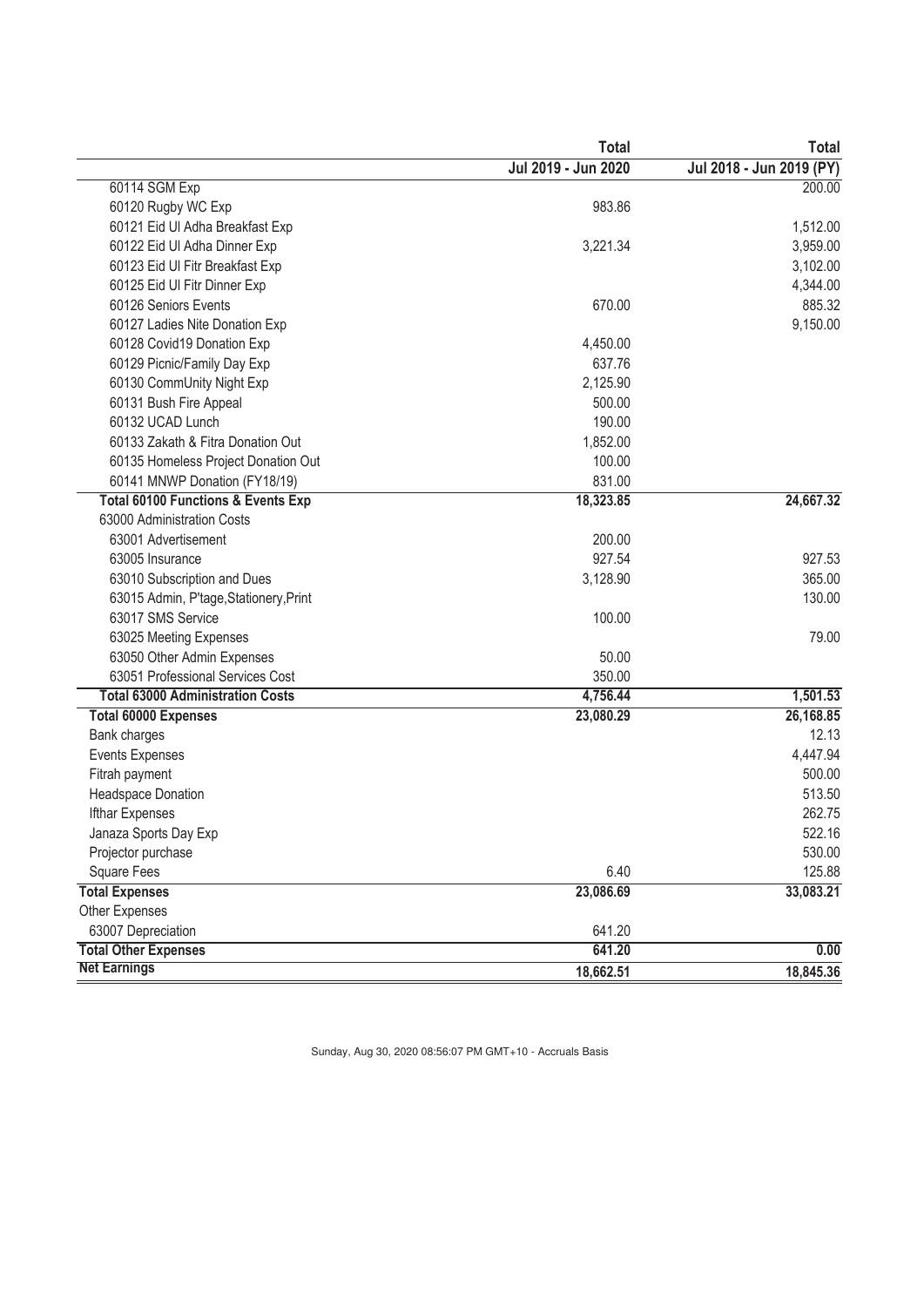## UNITED SRI LANKAN MUSLIM ASSOCIATION OF AUSTRALIA

**Balance Sheet** 

As of June 30, 2020

|                                                          | Total              | Total                   |
|----------------------------------------------------------|--------------------|-------------------------|
|                                                          | As of Jun 30, 2020 | As of Jun 30, 2019 (PY) |
| <b>Assets</b>                                            |                    |                         |
| <b>Current Assets</b>                                    |                    |                         |
| 11100 Cash and Bank                                      | 0.00               | 0.00                    |
| 11110 MAIN Account - Current                             | 7,931.18           | 16,369.20               |
| 11210 Janaza Account                                     | 11,484.79          | 20,486.79               |
| 11250 MCCA Income Fund A/C                               | 20,138.25          | 19,983.00               |
| 11310 USMAA Centre Account                               | 25,071.94          | 25,071.94               |
| <b>Total 11100 Cash and Bank</b>                         | 64,626.16          | 81,910.93               |
| <b>Total Current Assets</b>                              | 64,626.16          | 81,910.93               |
| Long-term assets                                         |                    |                         |
| 15110 Burial Sites                                       | 98,295.00          | 94,158.80               |
| 15210 Furniture & Fittings                               | 3,503.00           | 3,503.00                |
| 15220 Less Accumulated Depreciation-Furniture & Fittings | (2,911.55)         | (2,834.30)              |
| 15310 Janaza Aluminium Stretcher                         | 2,186.00           | 2,186.00                |
| 15320 Less Accumulated Depreciation - Janaza Stretcher   | (766.57)           | (510.92)                |
| 15410 Kitchen Utensils                                   | 1,108.02           | 693.41                  |
| 15420 Accumulated depreciation Kitchen Utensils          | (257.49)           | (69.34)                 |
| 15510 Electronic Equipment                               | 2,850.00           | 2,850.00                |
| 15511 Event Entertainment Assets                         | 527.81             |                         |
| 15520 Less Accumulated Depreciation-Electronic Equipment | (1,085.68)         | (169.62)                |
| 15620 Less Accumulated Depreciation-Event Assets         | (95.97)            |                         |
| <b>Total long-term assets</b>                            | 103,352.57         | 99,807.03               |
| <b>Total Assets</b>                                      | 167,978.73         | 181,717.96              |
| Liabilities and shareholder's equity                     |                    |                         |
| Current liabilities:                                     |                    |                         |
| 22050 Prepaid Membership                                 | 151.50             | 775.00                  |
| JSC account owing                                        | 0.00               | 2,248.00                |
| <b>Square Tips</b>                                       | 0.00               | 130.00                  |
| <b>Total current liabilities</b>                         | 151.50             | 3,153.00                |
| Non-current liabilities:                                 |                    |                         |
| 25000 USMAA Centre Fund - Passbook                       | 0.00               | 21,394.56               |
| <b>Total non-current liabilities</b>                     | 0.00               | 21,394.56               |
| Shareholders' equity:                                    |                    |                         |
| Net Income                                               | 18,662.51          | 18,845.36               |
| 30000 Equity                                             |                    |                         |
| 37000 L/Y Profit Surplus/Deficit                         | 8,409.12           | 9,301.00                |
| 38500 Burial Site Revaluation Resv                       | 22,012.49          | 29,126.29               |
| 38600 Education Fund Reserve                             | 1,447.90           | 1,447.90                |
| Total 30000 Equity                                       | 31,869.51          | 39,875.19               |
| 38000 Retained Surplus                                   | 117,295.21         | 98,449.85               |
| <b>Total shareholders' equity</b>                        | 167,827.23         | 157,170.40              |
| <b>Total liabilities and equity</b>                      | 167,978.73         | 181,717.96              |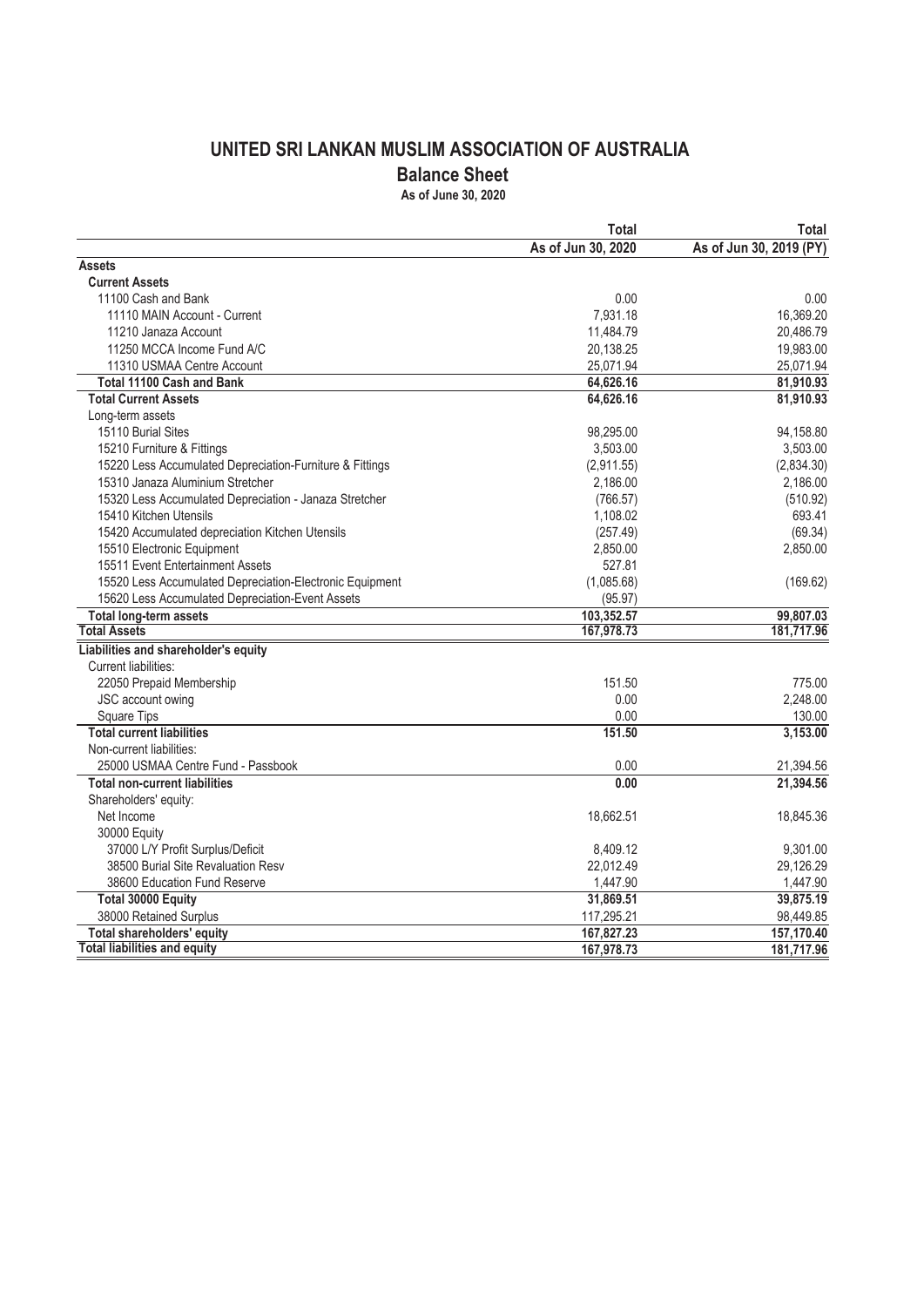## UNITED SRI LANKAN MUSLIM ASSOCIATION OF AUSTRALIA **Statement of Cash Flows**

July 2019 - June 2020

|                                                                  | <b>Total</b> |
|------------------------------------------------------------------|--------------|
| Cash flows from operating activities                             |              |
| Profit for the year                                              | 19,012.51    |
| Adjustments for non-cash income and expenses:                    |              |
| 15420 Accumulated depreciation Kitchen Utensils                  | 188.15       |
| 15320 Less Accumulated Depreciation - Janaza Stretcher           | 255.65       |
| 15520 Less Accumulated Depreciation-Electronic Equipment         | 916.06       |
| 15620 Less Accumulated Depreciation-Event Assets                 | 95.97        |
| 15220 Less Accumulated Depreciation-Furniture & Fittings         | 77.25        |
| JSC account owing                                                | (2,248.00)   |
| 22050 Prepaid Membership                                         | (623.50)     |
| <b>Square Tips</b>                                               | (130.00)     |
| 63051 Expenses: Administration Costs: Professional Services Cost | (350.00)     |
| Total Adjustments for non-cash income and expenses:              | (1,818.42)   |
| Net cash from operating activities                               | 17,194.09    |
| Cash flows from investing activities                             |              |
| 15110 Burial Sites                                               | (4, 136.20)  |
| 15511 Event Entertainment Assets                                 | (527.81)     |
| 15410 Kitchen Utensils                                           | (414.61)     |
| Net cash used in investing activities                            | (5,078.62)   |
| Cash flows from financing activities                             |              |
| 25000 USMAA Centre Fund - Passbook                               | (21, 394.56) |
| 38500 Equity: Burial Site Revaluation Resv                       | (7, 113.80)  |
| 37000 Equity: L/Y Profit Surplus/Deficit                         | (891.88)     |
| Net cash used in financing activities                            | (29, 400.24) |
| Net increase (decrease) in cash and cash equivalents             | (17, 284.77) |
| Cash and cash equivalents at beginning of year                   | 81,910.93    |
| Cash and cash equivalents at end of year                         | 64,626.16    |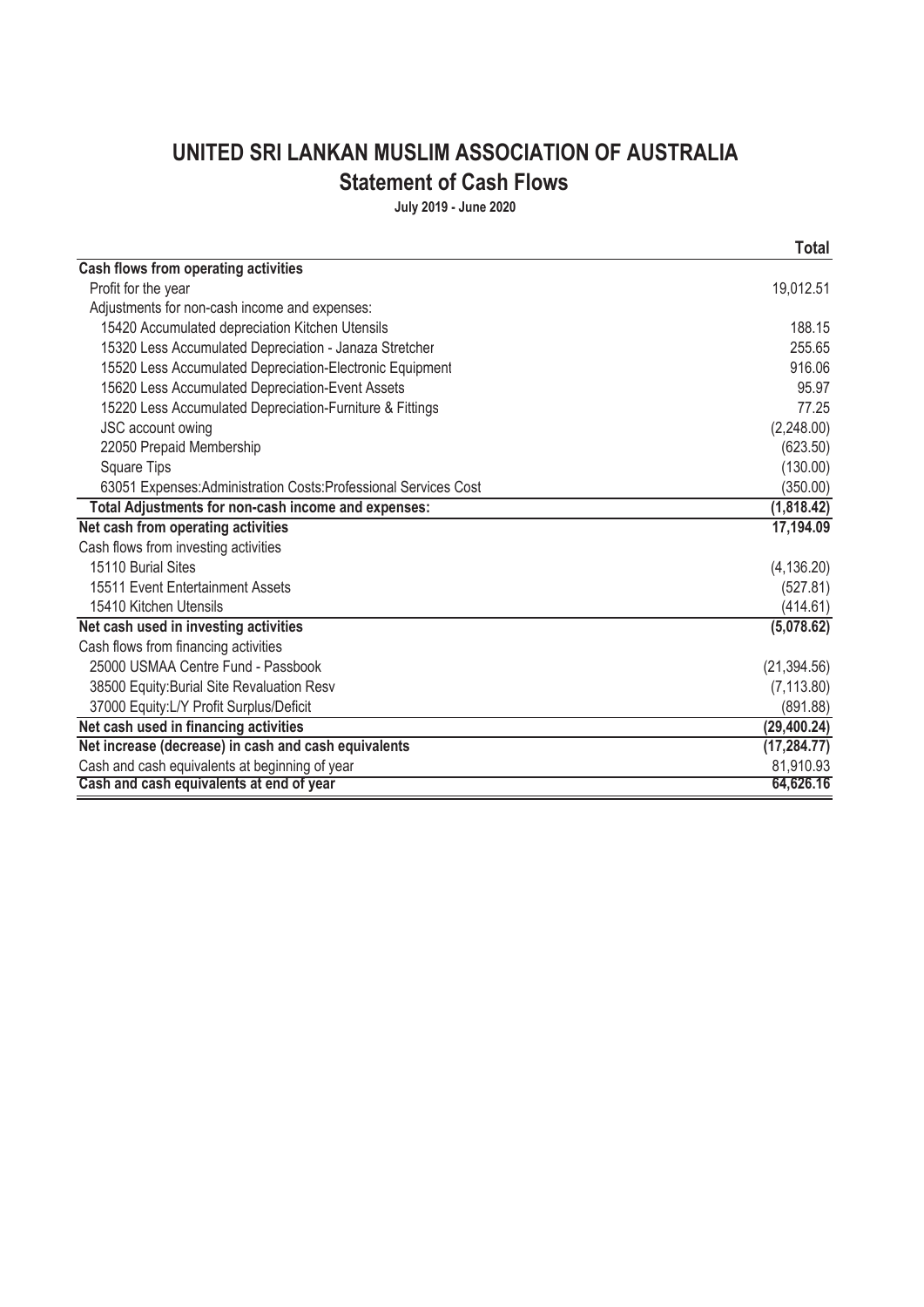#### 1. STATEMENT OF SIGNIFICANT ACCOUNTING POLICIES

The financial report has been prepared for distribution to members in accordance with the constitution and to satisfy the financial reporting requirements of the Associations Incorporation Reform Act 2012 (Victoria, Australia) and the relevant Australian Accounting Standards.

The financial report is presented on a Accrual basis for revenue recognition and accruals accounting for determination of expenditure. Values are based on historic costs and do not take into account changing money values or, except where specifically stated, current valuations of non-current assets. The basis for revenue recognition on a cash basis was changed to an acccrual basis from 1st of July 2015 as agreed by the Management Committe.

The following material accounting policies are adopted in the preparation of the financial statements. These are consistent with the previous accounting period unless otherwise stated.

#### (a) Income tax

As per the Association's constitution and terms of its incorporation under the Associations Incorporation Act, The Association is of the opinion that it is not subject to income tax.

#### (b) Fixed Assets

Each class of fixed asset is reported at cost or fair value less, where applicable, accumulated depreciation.

#### **Plant and Equipment**

Plant and equipment are reported at cost basis less accumulated depreciation.

#### **Burial Sites**

Burial Sites (Non Current Assets) are reported at estimated current valuations at balance date.

#### Depreciation

All fixed assets, excluding land (burial sites ), are depreciated over their useful lives, using diminishing value method. Depreciation rate is 10%.